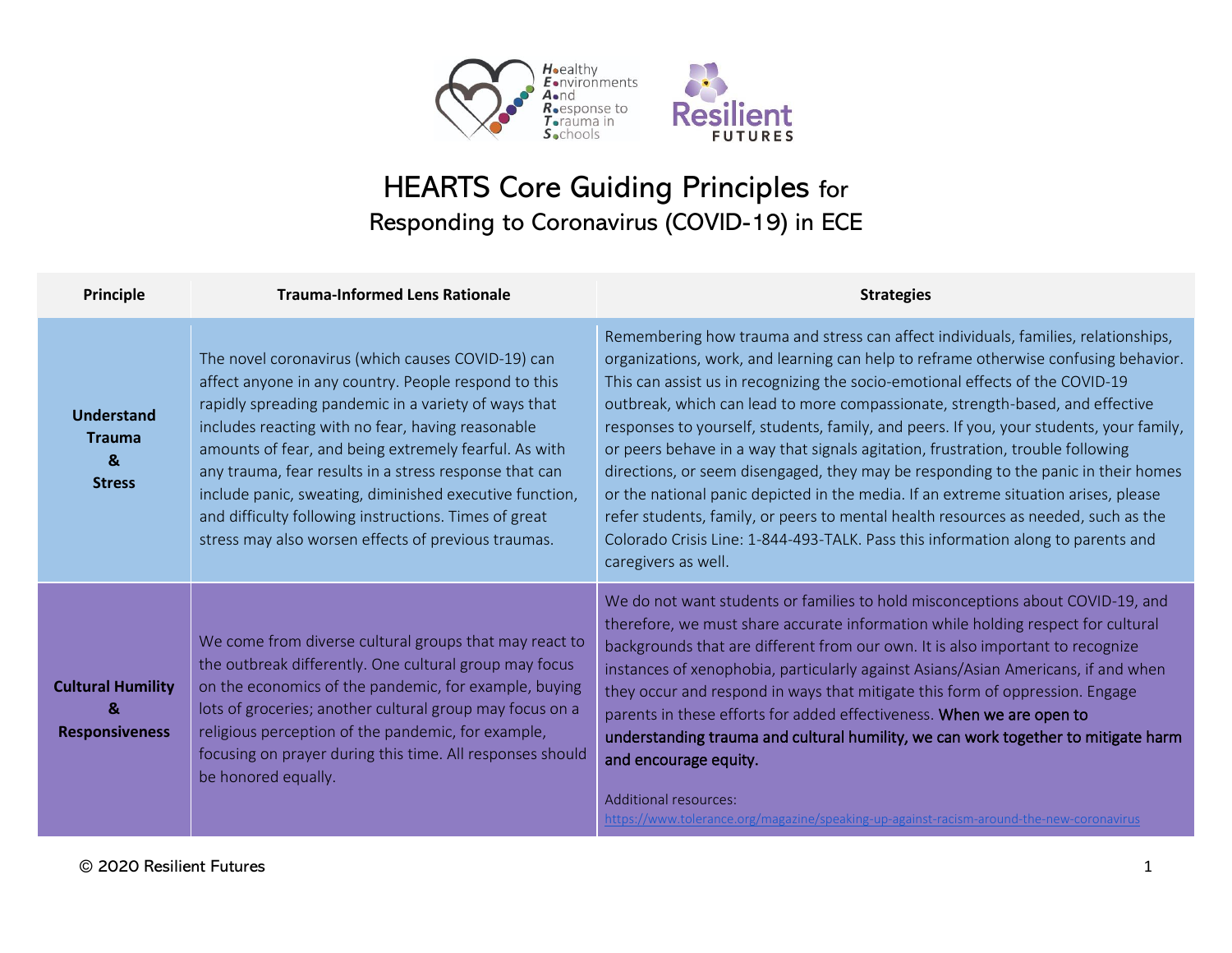| Principle                                                            | <b>Trauma-Informed Lens Rationale</b>                                                                                                                                                                                                                                                                                                                                                   | <b>Strategies</b>                                                                                                                                                                                                                                                                                                                                                                                                                                                                                                                                                                                                                                                                                                                                                                                                                                                                                                                              |
|----------------------------------------------------------------------|-----------------------------------------------------------------------------------------------------------------------------------------------------------------------------------------------------------------------------------------------------------------------------------------------------------------------------------------------------------------------------------------|------------------------------------------------------------------------------------------------------------------------------------------------------------------------------------------------------------------------------------------------------------------------------------------------------------------------------------------------------------------------------------------------------------------------------------------------------------------------------------------------------------------------------------------------------------------------------------------------------------------------------------------------------------------------------------------------------------------------------------------------------------------------------------------------------------------------------------------------------------------------------------------------------------------------------------------------|
|                                                                      |                                                                                                                                                                                                                                                                                                                                                                                         | https://www.tolerance.org/magazine/how-to-respond-to-coronavirus-racism                                                                                                                                                                                                                                                                                                                                                                                                                                                                                                                                                                                                                                                                                                                                                                                                                                                                        |
| <b>Safety</b><br>&<br><b>Predictability</b>                          | When our physical, social and emotional safety are<br>compromised, we can go into the stress response (flight,<br>fight, freeze, or cringe). Although social distancing is<br>required to decrease the spread of COVID-19, it can<br>leave us feeling lonely, withdrawn, or isolated. Human<br>connection is very essential to maintaining a sense of<br>safety.                        | Although teaching online does not require as much focus on physical safety, we can<br>establish social and emotional safety to help the students connect and flourish in a<br>caring and structured online environment. Focusing on creating safety is essential to<br>learning. Strategies for creating emotional and social safety include incorporating<br>daily check-ins or connection circle meetings, such as a virtual community meeting,<br>before beginning the academic portion of the class, or phone calls/emails with<br>individual students. Offer support to parents on checking in with their children<br>during this circumstance as well. To foster predictability, establish routines and<br>rituals for the online learning space (i.e., providing students with a daily overview of<br>expectations, having regular meeting hours for students/caregivers to check in<br>and/or ask questions).                          |
| <b>Compassion</b><br>&<br><b>Dependability</b>                       | The COVID-19 pandemic can cause us to feel uncertainty<br>and panic; social distancing can leave us feeling isolated<br>and overwhelmed. These factors may make it difficult<br>for us to feel like we can trust or depend on others. But<br>without a sense of trust, we cannot feel compassion,<br>and compassion is a key component to building<br>connection and addressing trauma. | We can demonstrate compassion and dependability by communicating with our<br>students, co-workers, friends and loved ones over the phone, via text, and via online<br>platforms, such as Zoom, Google Meet, Facetime, or Skype. Consider ways that you<br>can develop personalized connections with your students, family, and peers<br>throughout the week, making sure to prioritize your most vulnerable students and<br>loved ones. Consider providing a schedule for students/families to sign up that<br>offers a variety of times to connect and make certain to be available. Although it is<br>not as easy to be attuned to other people's non-verbal cues as it is when we are<br>face-to-face, we can notice their tone of voice. As little as three minutes a day of<br>authentic, compassionate communication with another individual has been shown<br>to have therapeutic results. Listen to the messages your body is sending. |
| <b>Resilience</b><br>&<br><b>Social-Emotional</b><br><b>Learning</b> | COVID-19 is both a pandemic and a worldwide trauma.<br>Trauma can lessen our cognitive functioning, undermine<br>our ability to regulate emotions, change our behavior,<br>and compromise healthy interpersonal skills.                                                                                                                                                                 | To foster resilience during this time of uncertainty, it is important to continue to<br>actively work on and promote self-care amongst our students, family, and peers.<br>Despite spending more time at home, it is helpful to maintain daily schedules, get<br>adequate sleep, and keep up with hygiene. Create space for students to express                                                                                                                                                                                                                                                                                                                                                                                                                                                                                                                                                                                                |

© 2020 Resilient Futures 2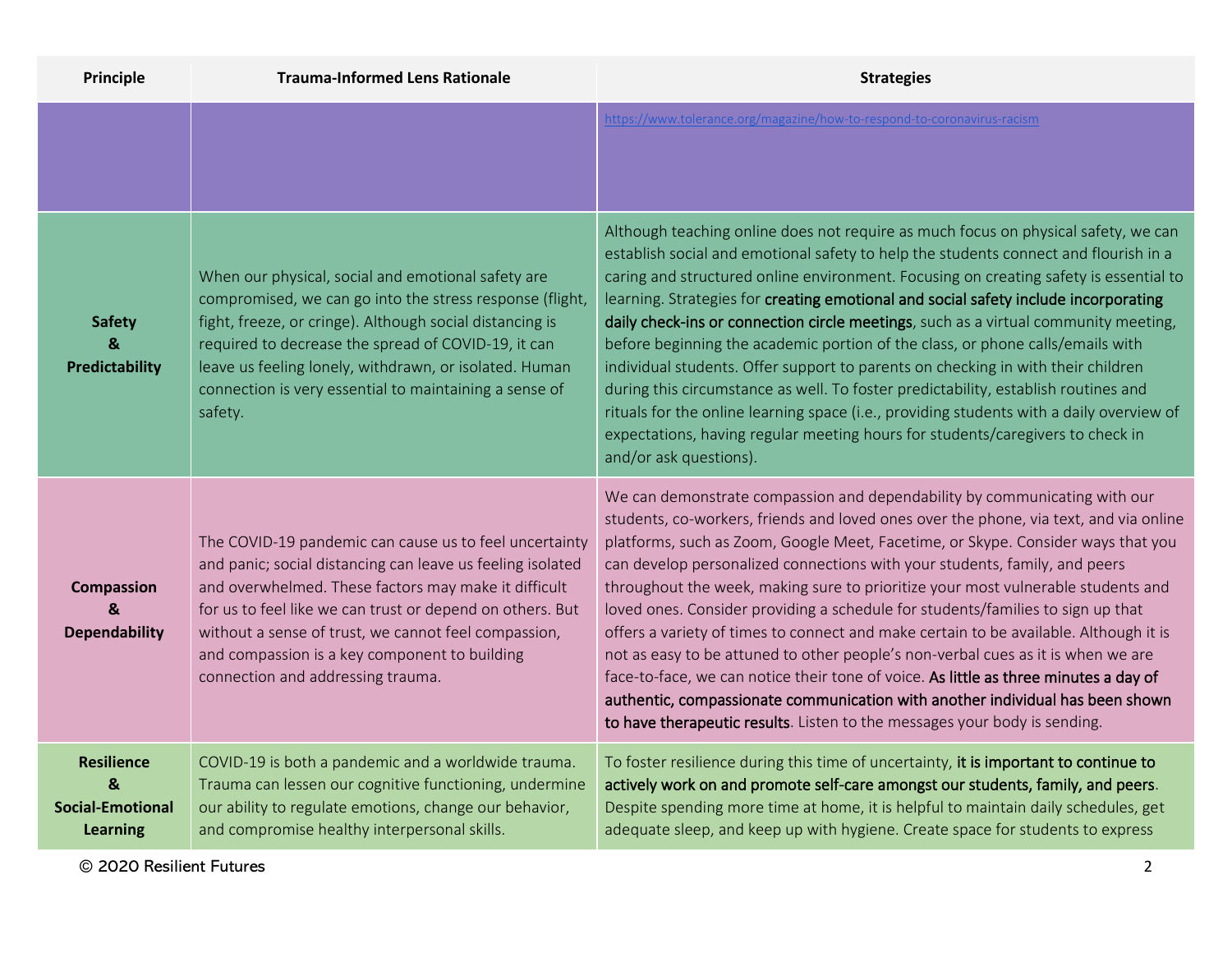| Principle                                       | <b>Trauma-Informed Lens Rationale</b>                                                                                                                                                                                                                                                                      | <b>Strategies</b>                                                                                                                                                                                                                                                                                                                                                                                                                                                                                                                                                                                                                                                                                                                                                                                                                                                                                                                                                                                                                |
|-------------------------------------------------|------------------------------------------------------------------------------------------------------------------------------------------------------------------------------------------------------------------------------------------------------------------------------------------------------------|----------------------------------------------------------------------------------------------------------------------------------------------------------------------------------------------------------------------------------------------------------------------------------------------------------------------------------------------------------------------------------------------------------------------------------------------------------------------------------------------------------------------------------------------------------------------------------------------------------------------------------------------------------------------------------------------------------------------------------------------------------------------------------------------------------------------------------------------------------------------------------------------------------------------------------------------------------------------------------------------------------------------------------|
|                                                 |                                                                                                                                                                                                                                                                                                            | their feelings (verbally or in writing) and provide opportunities to practice (and<br>model) social-emotional skill building with your students (e.g., taking deep breaths,<br>journaling, gratitude). Allow students the opportunity to develop and practice their<br>coping strategies/activities. This can be a handout that is available to students and<br>they can practice at any time. You can also consider providing reminders to spend<br>time outside and limiting screen time. Many apps are offering free access, such as<br>Calm, 5 minutes of Gratitude, and Down Dog. Utilizing these strategies gives us a<br>higher likelihood of maintaining a socio-emotional balance. By setting boundaries<br>you will be able to stay present in the moment and acknowledging that emotions<br>can present differently based on the individual. Consider incorporating the zones of<br>regulation and others SEL techniques. By sharing this information with parents and<br>caregivers, we are encouraging consistency. |
| <b>Empowerment</b><br>&<br><b>Collaboration</b> | Like any trauma, the physical and socio-emotional<br>effects of the COVID-19 pandemic include feeling a loss<br>of power and control, which may contribute to feelings<br>of helplessness and hopelessness. While social<br>distancing is necessary, it can also lead to feeling<br>isolated and detached. | When we feel like we have a choice, we feel empowered to advance the growth and<br>well-being for ourselves and others. Consider creating a schedule with a consistent<br>wake up time, preparing for your day, getting dressed and ready for your day,<br>teaching, socializing, and walking outdoors (maintaining a distance of 6 feet from<br>others). Share personal experiences of adjusting to and following your schedule with<br>students and families. Consider what routines and rituals you can put in place with<br>students and at home to increase connectedness and sense of community. Continue<br>to provide opportunities for students to express their voice and have choice in their<br>online learning. For example, students can choose from two to three activities per<br>day at home to do. When you communicate with parents, stress the importance of<br>incorporating empowerment and collaboration into their family routine.                                                                       |

Adapted from: UCSF HEARTS; Dorado, J., Martinez, M., McArthur, L., & Leibovitz, T. (2016). Healthy Environments and Response to Trauma in Schools (HEARTS): A whole-school, multi-level, prevention and intervention program for creating trauma-informed, safe and supportive schools. School Mental Health, 8, 163-176.